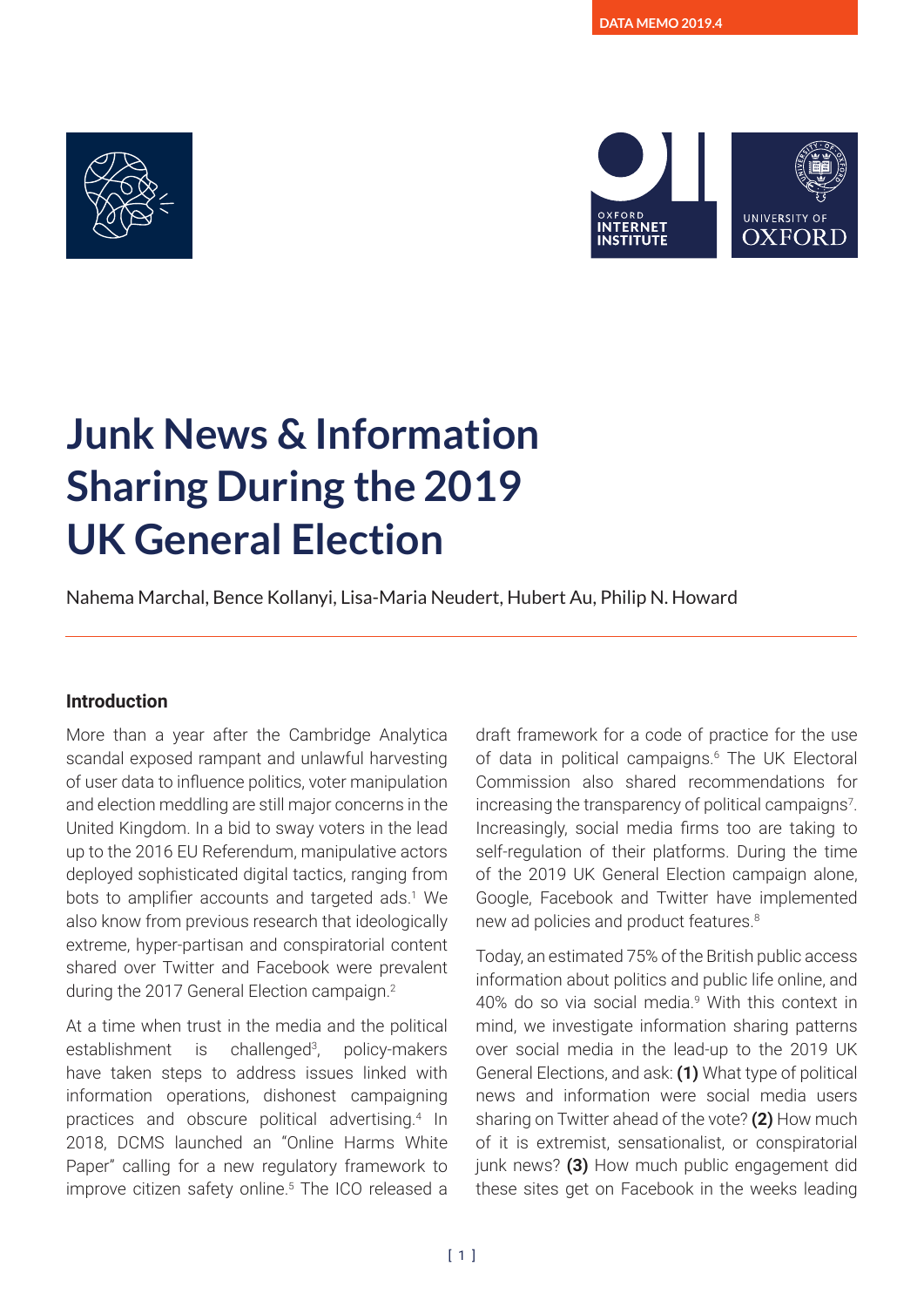up to the vote? And **(4)** What are the most common narratives and themes relayed by junk news outlets?

To answer these research questions, we collected 1.76 million tweets related to the UK General Elections using the Twitter Streaming API between 13th and 19th November. These were collected from 284,265 unique users using a list of 40 election-related hashtags associated with the primary political parties in the UK, the 2016 EU referendum, and the 2019 General Election itself. From this sample, we extracted 308,493 tweets containing a URL link, which pointed to a total of 28,532 unique URLs.

Sources that were shared ten times or more across our collection period were manually classified by a team of three coders based on a rigorous grounded typology developed and refined through the project's previous studies of nine elections in several countries around the world.10,11 After two rounds of test coding, our team reached a Krippendorff's alpha of 0.77, indicating high inter-coder reliability. Using this technique, we were able to successfully label nearly 96.4% of all links shared in our sample (see [online supplement](https://comprop.oii.ox.ac.uk/research/uk-election-memo-2019/) for full specification of methods).

To better understand the nature of the Twitter conversation aboutUK politics during thecampaign, we analysed the relative use of party and issuebased hashtags, as well as levels of high-frequency tweeting and patterns of information sharing for our sample week. We then measured and compared public engagement with producers of junk and professional news over Facebook in the first three weeks of the campaign (6th–27th November) using the CrowdTangle social monitoring tool.<sup>11</sup> Lastly, we conducted a thematic analysis of the junk news stories receiving the most engagement on UK Facebook during our data collection period, to shed light on the political narratives favoured by junk news outlets.

### Our main findings are:

- Fewer than 2% of links shared on Twitter during our data collection period were identified as Junk News, a tenth of what we had found in 2017. Instead, Professional News Content constituted over 57% of total traffic.
- Labour-related hashtags topped Twitter traffic during our entire data collection period. This trend reversed on the night of the first televised leaders' debate during which traffic around Conservatives' hashtags rose three-fold.
- **Now While professional news outlets are more** prolific, and their stories are shared by far more people, posts from junk news outlets trigger more extreme reactions from Facebook users.
- $\blacksquare$  The most engaging stories produced by junk news outlets and shared over Facebook during the campaign were indictments against the mainstream media, and the BBC in particular, followed by ad-hominem attacks against specific candidates.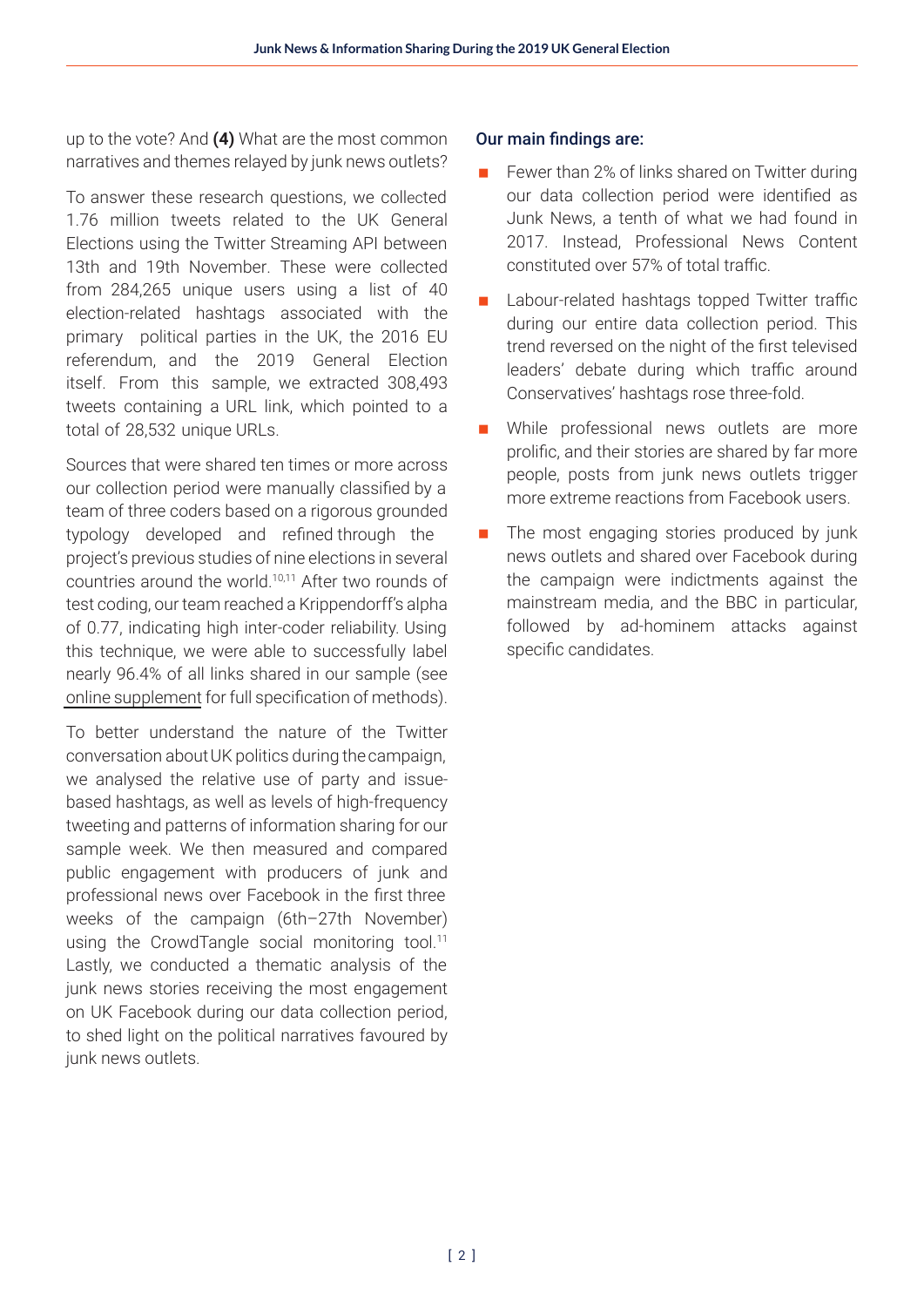## Trends in News and Information Sharing over Twitter



In contrast to our previous findings from the 2017 UK General Election, we found very little junk news circulating over Twitter during our data collection period (less than 2%) (see *Table 1*). While we found almost no trace of known Russian sources of propaganda, nearly half of junk outlets identified in our sample were foreign, with most of them located in the US, Germany or Canada. Articles from professional news outlets and tabloids, on the other hand, made up the great majority of Twitter traffic, representing respectively 45% and nearly 12% of all links. Within the professional news outlets shared, The *Guardian* was the most popular, followed by the BBC and *The Independent* (see [online supplement](https://comprop.oii.ox.ac.uk/research/uk-election-memo-2019/) for full table). This was closely followed by links to political party, expert and government websites which, taken together, made up 16% of overall traffic from 13th to 19th November. Content produced by civil society at large was also widely circulated: for every ten links shared over Twitter, one redirected to a third-section source such as a personal blog or a non-profit organization's website.

Having classified the main sources of political news and information sharedoverTwitter,we exploredthe traffic produced by party-related hashtags. Our analysis shows that the Labour Party dominated the conversation for most of the sample week, generating 20% all of tweets (see *Figure 1*). This trend reversed dramatically on the day of the first televised debate between the Prime Minister, Boris Johnson, and the Leader of the Opposition, Jeremy Corbyn.

#### **Table 1 - TYPES OF POLITICAL NEWS AND INFORMATION SHARED OVER TWITTER (%) BETWEEN MIDNIGHT 12–19 NOVEMBER 2019**

**Type of Source Percentage Professional News Content 57.1**  Major News Brands 33.0 Local News 6.8 New Media and Start-Ups 5.7 Tabloid 11.6 **Professional Political Content 16.1** Government 7.4 Experts 1.3 Political Party or Candidate 7.4 **Junk News & Propaganda 1.8** Junk News Sites 1.7 Russian Propaganda Content **1988** Content 0.1 **Other Political Information 20.7** Citizen, Civil Society and Civic Content 11.8 Video/Image Sharing and Content Subscriptions 3.5 Online Portals, Search Engines and Aggregators 2.8 Other 2.6 **Miscellaneous 4.1** Social Media Platform 1.5 Other 2.6

As *Figure 1* shows, on November 19th Twitter activity around Conservatives-related hashtags increased three-fold compared to the day prior — reaching 20,680 tweets/hour at its peak. This spike coincided with the controversial decision by the Conservatives to rebrand their Twitter handle to "factcheckUK" ahead of the leaders' debate<sup>12</sup> Turning now to issue-related hashtags, *Figure 2* (see [online supplement](https://comprop.oii.ox.ac.uk/research/uk-election-memo-2019/) for hourly breakdown) reveals that pro-Remain hashtags were responsible for nearly 7% of tweets while pro-Leave ones generated twice as much traffic (13%).

During our data collection period, 176 accounts tweeted at an average rate of more than 50 times per day, generating 5% of the overall traffic. Out of these, 87 were actively tweeting during the spike in traffic around Conservative hashtags on November 19th. However, after running these accounts through the Botometer API, an open source tool trained to classify an account as bot or human based on activity patterns, language and social structure, only 3 accounts returned a higher than 50% chance of being managed by a bot while 5 had been either deleted or suspended. Due to ethical considerations, we did not analyse the content of those tweets or the provenance of these accounts. Hence, this information alone is insufficient to determine whether these prolific Twitter accounts were simply run by motivated voters or by outsiders tasked with denouncing or bolstering the Conservatives' digital tactics.

#### **Figure 1 - HOURLY TWITTER TRAFFIC AROUND ELECTION AND PARTY-RELATED HASHTAGS BETWEEN MIDNIGHT 12–19 NOVEMBER 2019**



### **Figure 2 - HOURLY TWITTER TRAFFIC AROUND ISSUE-RELATED HASHTAGS** Leave Remain Referendum

**BETWEEN MIDNIGHT 12–19 NOVEMBER 2019**

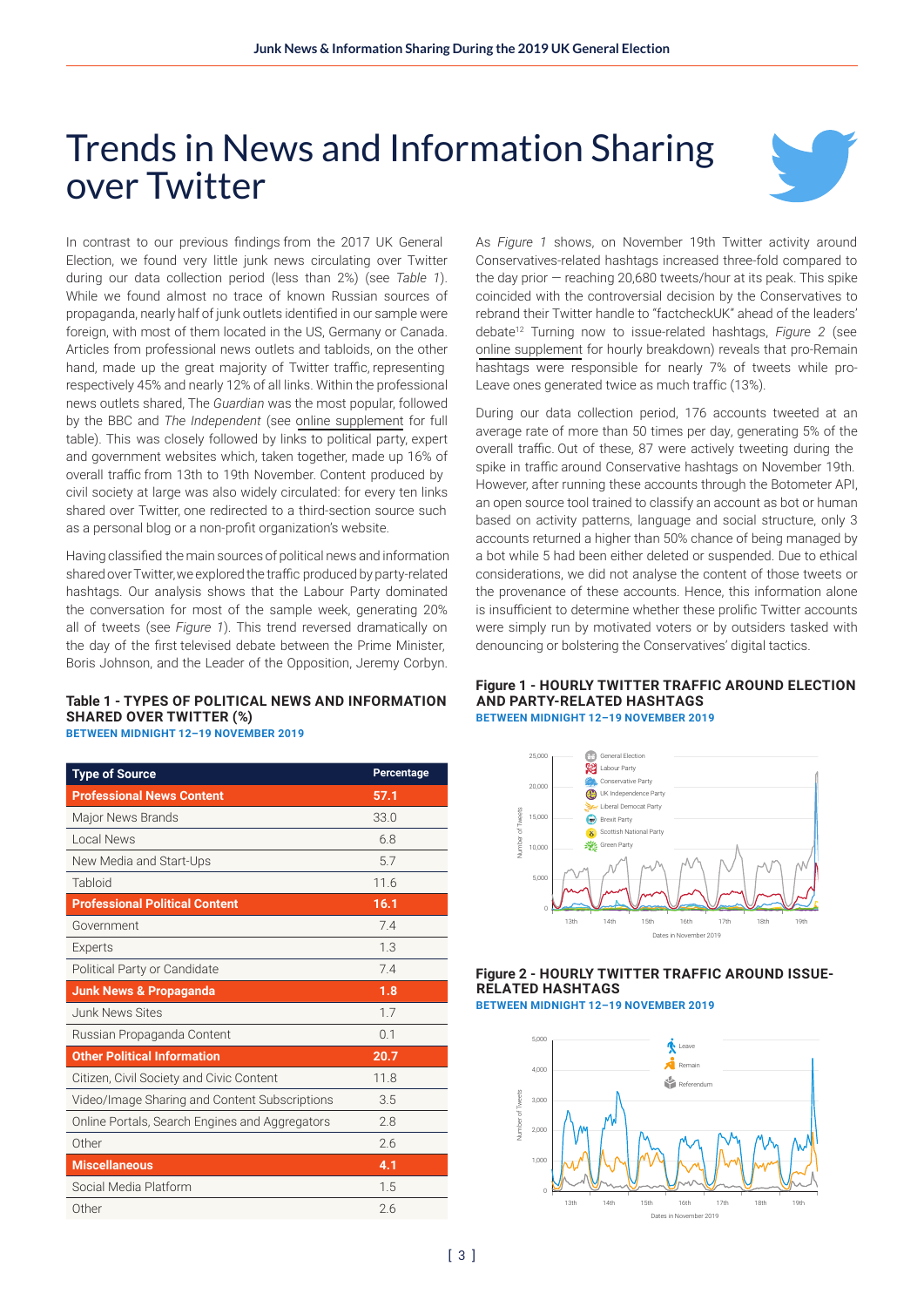# Trends in User Interactions with Junk and Professional Content on Facebook



User interactions on Facebook are a useful way to gauge the popularity of and public engagement with different sources of political news and information. Using the CrowdTangle dashboard, our team measured the volumes of interactions (comments, likes, and shares) with content produced by the eighteen most popular sources of junk and professional news in our dataset during the first three weeks of the UK election campaign.

As *Table 2* shows, junk news sites were less prolific publishers than professional news ones over that time period, posting an average of 10 stories per day compared to 38 for major news organizations. This holds true when one excludes prolific US junk news outlets, such as *Breitbart*, from the analysis (see [online](https://comprop.oii.ox.ac.uk/research/uk-election-memo-2019/)  [supplement](https://comprop.oii.ox.ac.uk/research/uk-election-memo-2019/) for full breakdown). Stories from *The Independent* alone, for example, were shared over 987,000 times between November 6th and November  $27th$  – nearly 6 times more than stories from the top 3 non-US junk news outlets. Out of the 30 outlets classified as junk news by our team, 10 primarily focus on the US while selectively reporting on UK political events.

Despite the inclusion of *Breitbart*, which slightly skewed our averages, it is noteworthy that stories from the top junk outlets in our sample were still shared less widely overall (88,962 times per outlet) than those from major professional news outlets (137,619 times per outlet). Beyond shares alone, however, junk and professional media outlets almost overlap in terms of public engagement with their content (see *Table 2*). Between 6th and 27th November mainstream stories received an average of 820 interactions, including "likes" and "comments" while that number stood at 790 for lower quality and more polarizing content.

Junk news sites often disseminate fewer outputs and have a smaller readership than their professional counterparts, especially when compared to legacy media publishers. Nevertheless, their stories can elicit angrier and more outraged responses from Facebook users. Content posted by junk news outlets tends to be more visual,

with stories being more often shared on Facebook in the form of photo posts than the average story from a professional news brand (see *Figure 4*). Not only that, but stories published by junk news outlets provoke more extreme or emotive reactions. In 40% of cases in our sample, junk posts triggered either an angry ("Angrys") or laughing ("Hahas") response on Facebook. This underscores the polarizing potential of news operations whose business models reward clickbait, viral content and outrage-mongering. In contrast, mainstream stories shared over Facebook during the first three weeks of the campaigns garnered more moderate and evenly distributed reactions from users.





#### **Table 2 - AVERAGE PUBLIC ENGAGEMENT** WITH **TOP JUNK NEWS AND PROFESSIONAL NEWS OUTLETS BETWEEN 6–27 NOVEMBER 2019**

|                          | ທ⊣<br>=<br><b>Total Posts</b> | N.<br><b>Interactions</b> | <b>Shares</b> | $\mathscr{A}$<br>Posts Per Day | $\mathbb{Z}$<br>'Avq.<br>Interactions/Post | Page Likes |
|--------------------------|-------------------------------|---------------------------|---------------|--------------------------------|--------------------------------------------|------------|
| <b>Junk News</b>         | 201                           | 656,851                   | 88,962        | 9.6                            | 790                                        | 279,852    |
| <b>Professional News</b> | 802                           | 704,886                   | 137,619       | 38.2                           | 820                                        | 5,139,054  |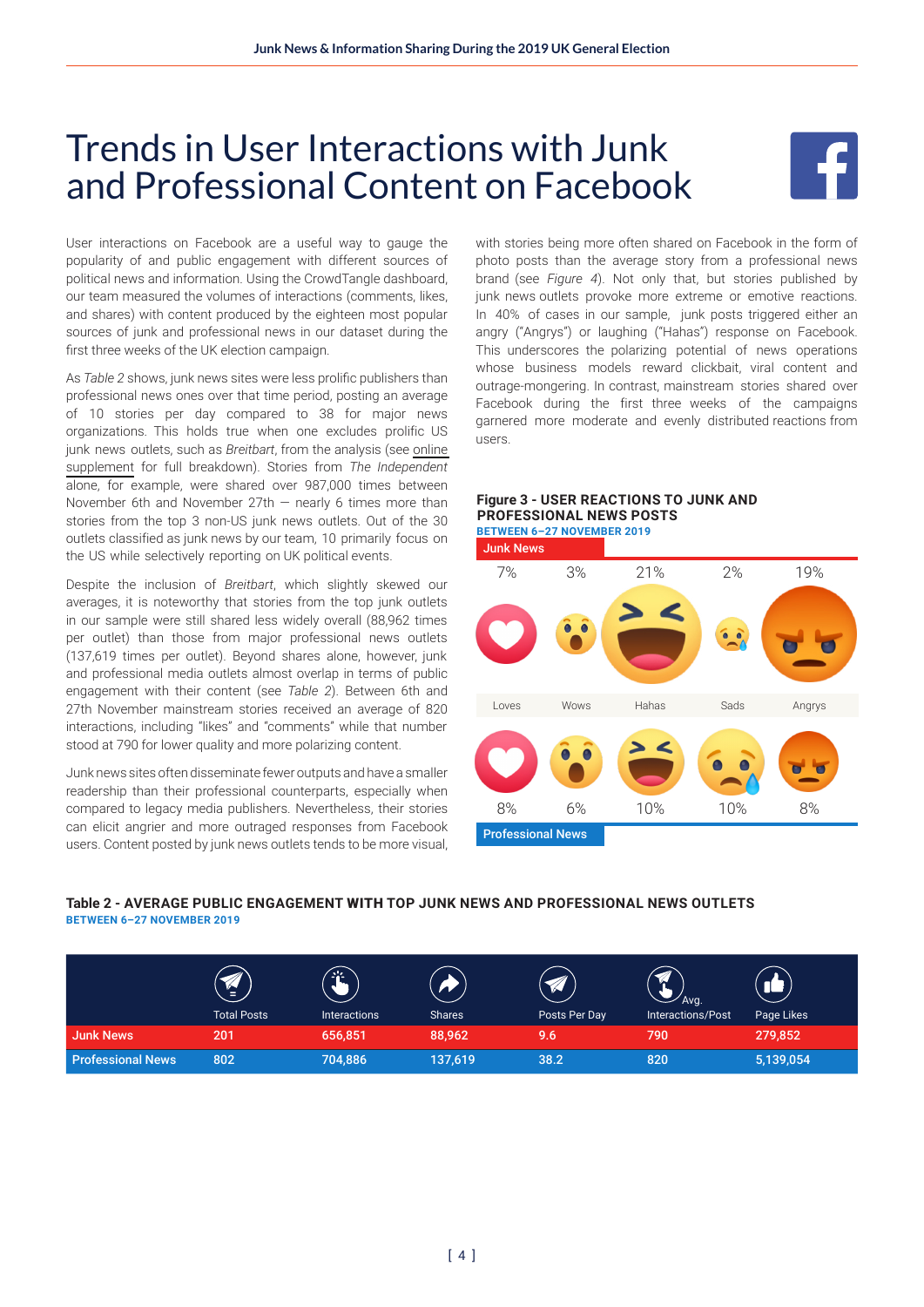# Key Themes across Popular Junk News Stories

Having explored patterns of information sharing over both Facebook and Twitter, we then proceeded to isolate the most popular stories from junk news sites shared by UK Facebook pages on each day of our data collection. Rather than peddling entirely made-up facts, nearly every story in this sample spun reporting by more established outlets - often distorting or exaggerating the truth  $-$  serving ideological agendas in the process. Such stories were primarily shared by Facebook pages focused on nationalist themes, pro-Leave and pro-Remain campaigning groups, as well as the pages of known junk news outlets themselves.

A high-level analysis of the main themes of these stories reveals that most of them propagated anti-mainstream media narratives. Out of the 22 stories we analysed for this exercise, 8 explicitly referred to the "BBC", "the mainstream media"' or other legacy newspapers and political journalists in their headlines and leads (see *Figure 5*). In 75% of cases, this was coupled with accusations of wrongdoing, bias or lying. Several viral stories, for instance, accused the BBC of "covering up" and "siding" with Boris Johnson after it was revealed the public broadcaster had edited out audience laughter at the Prime Minister's expense in a video clip shared in the wake of the Question Time leader debate. Other

#### **Figure 5 - TOP STORIES FROM MOST SHARED JUNK NEWS SITES BY TOTAL INTERACTIONS BETWEEN 6–27 NOVEMBER 2019**

stories similarly indicted the mainstream media for obscuring the truth or suppressing information to favour one side or another of the political aisle.

In contrast, fewer stories focused on the parties' agendas and proposed policies (4 out of 22). There were two notable exceptions to this trend: the story that generated the most buzz celebrated Boris Johnson's proposal to toughen up Britain's immigration laws, while the most viral native video condemned Conservative home secretary Priti Patel for absolving the government of responsibility for mounting poverty in the UK. Only two posts directly referred to Labour policies, one of which criticized the BBC for framing Jeremy Corbyn's proposal for universal broadband as "communism."

**Figure 4 - PROPORTION OF POSTS CONTAINING A PHOTO OR VIDEO BETWEEN 6–27 NOVEMBER 2019**